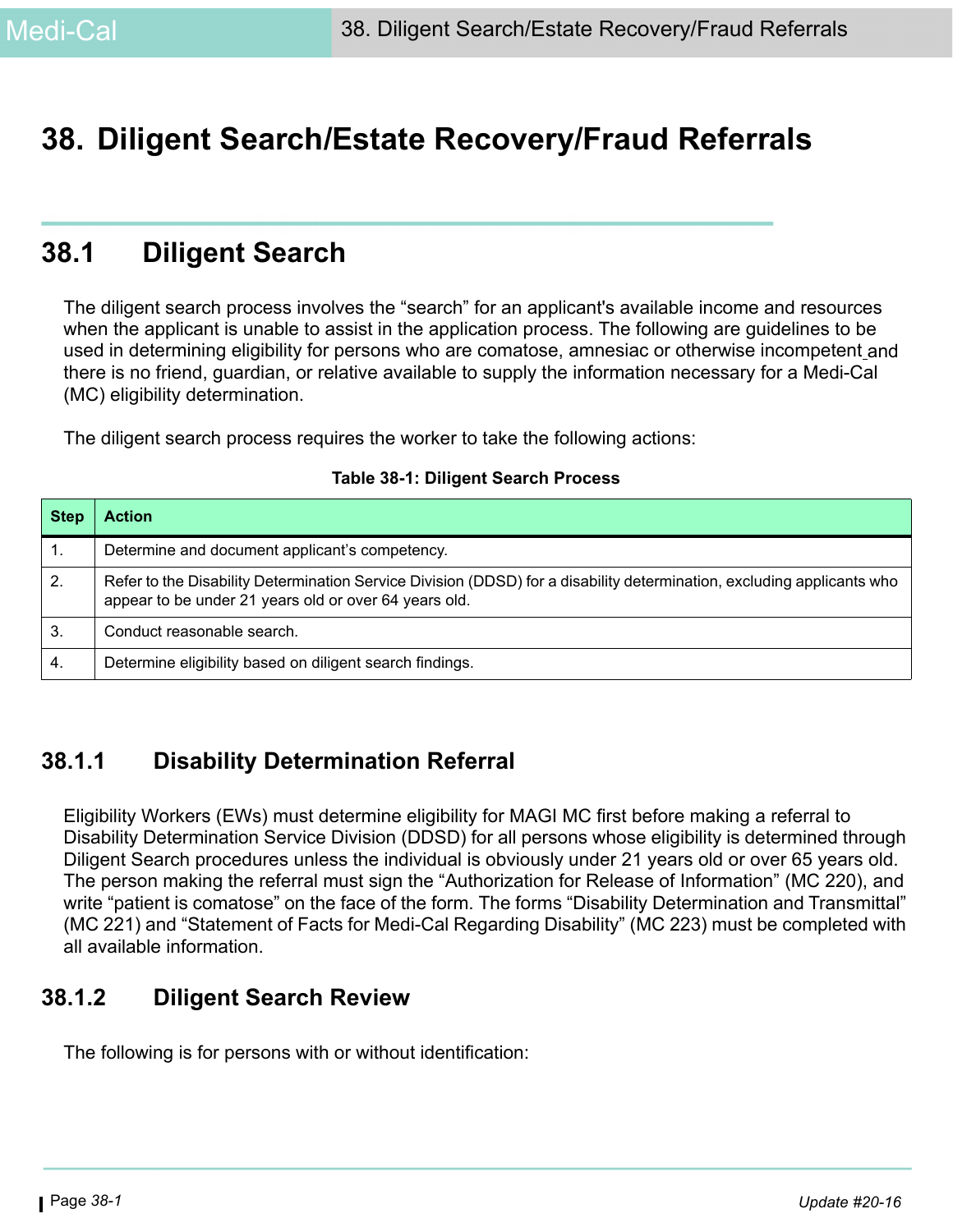#### **Persons With Identification**

The County SSA must conduct the following search for a person with identification and document the results in the case.

- Property search in the county of physical presence. (If there is information which indicates an address in another county, a property search must also be requested from the county). EWs can contact the County Assessor's Office to determine if the applicant has any real property in Santa Clara County.
- Verification of Social Security benefits via the "SSA Referral Notice" (MC 194) or "Social Security Information Request and Referral" (SCD 1955).
- Verification of Veteran's Administration benefits via form "Military Verification and Referral Form" (MC 05).
- Verification of vehicle registration through written request to the Department of Motor Vehicles.
- If the Income and Eligibility Verification System (IEVS) report indicates an account at a specific banking institution, request information from that bank. Request the bank to search for all accounts belonging to the individual. If the bank refuses to provide the requested information, the EW will document actions in **Search Case Comments** in CalWIN.

When requesting any of the above information, include a cover letter indicating the circumstances, (i.e., the individual is comatose and therefore cannot sign a release of information form; there is no friend or relative to act on behalf of the individual, and the county is trying to establish MC eligibility).

#### **Persons Without Identification**

If a member of the hospital staff has attempted to establish the identity of a person who is admitted in a comatose, amnesiac, or senile condition, and the person's identity remains unknown, the County SSA must document in the case record that a search by hospital staff was conducted to establish the identity of this person. The following are the instructions for establishing an identity to use in opening up a MC case and issuing MC cards.



#### **Note:**

If a comatose person regains consciousness or is otherwise identified after eligibility is established, revise the case record to reflect the person's true identity and eligibility status. If the person remains eligible for MC and a MC identification number has been assigned, change the aid code, if necessary. If the person is found to be ineligible, discontinue the case with a timely and adequate notice.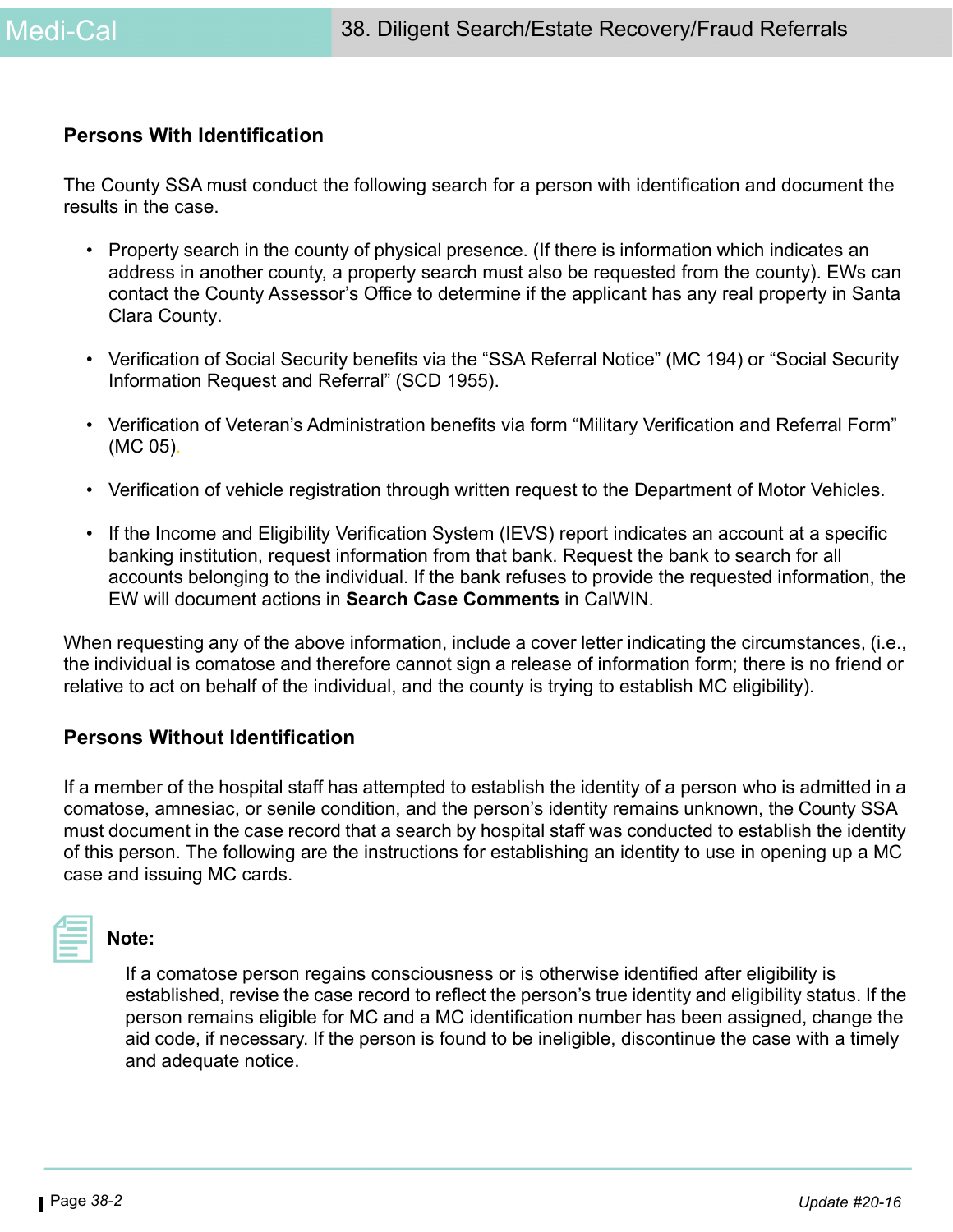## **38.1.3 Name**

If the person's name is unknown, use either John C. Doe or Jane C. Doe for the case name. Clients are primarily identified by CIN and CWIN.

## **38.1.4 Aid Code**

Generally, clients who require immediate healthcare coverage will be granted Hospital Presumptive Eligibility for a minimum of two months while MC eligibility is being determined. EWs will use the aid codes below while identification of the individual is pending:

- If the individual's age is unknown, but appears to be under age 21, use **Aid Code 82**.
- If the individual's age is unknown, but appears to be age 21 or older but under 65, use **Aid Code 38**, or if the individual is in a Skilled Nursing Facility (SNF), use **Aid Code 53**.
- If the individual's age is unknown, but appears to be age 65 or older, use the appropriate aid code (**14**, **17**, or **13** if they are in Long Term Care).

## **38.1.5 Birth Date**

If unknown, use "01" for the month and "01" for the day; use the following for the year of birth:

- If the estimated age is under 21 years old, use the current year minus 10 years.
- If the estimated age is between 21 and 64 years old, use the current year minus 40 years.
- If the estimated age is 65 years old or over, use the current year minus 70 years.

## **38.1.6 Social Security Number**

If unknown, leave blank. A pseudo number will be assigned by Medi-Cal Eligibility Data System (MEDS).

## **38.1.7 Health Insurance Claim Number**

If unknown, leave blank.

## **38.1.8 Address**

Since MEDS will produce a reject message if the address field is blank, use the address of the district office or the address of the facility where the individual is receiving care.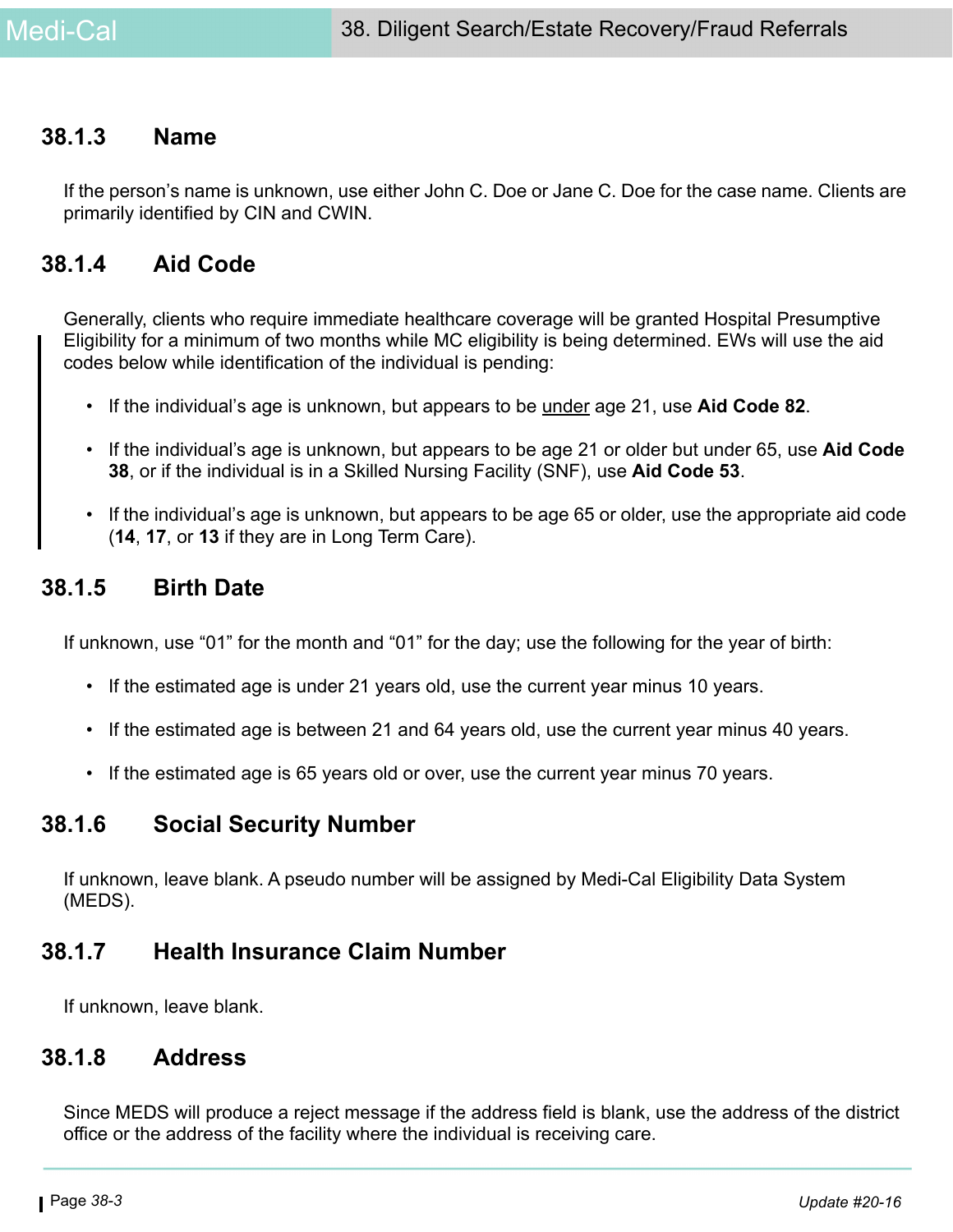## **38.1.9 Case Processing**

Action on the application cannot be taken until a determination of ineligibility has been established or the diligent search and the disability determination (for persons 21-64) have been completed. However, if a comatose person is placed in a skilled nursing facility/intermediate care facility, aid code 53 may be appropriate.

If at any time during the application process the person's condition changes or a friend or relative is found so that information can be obtained in the usual manner, the diligent search efforts must end, at this point normal case processing must be completed.

Eligibility determinations based on the results of diligent search procedures will be completed in the same manner as any other determination. Residency requirements will be considered to be met in the absence of any other conflicting information. Only the income and resources discovered through the search will be considered available. Once the diligent search and disability determination have been completed, an eligibility decision must be made.

## **38.2 Estate Recovery**

The Estate Recovery Program was created to recoup the cost of MC services received after 55 years old from the estate of a deceased MC client. Beginning January 1, 2017, the Estate Recovery Program will only recoup the cost of certain services from deceased clients who were receiving benefits in a Long Term Care, or Home and Community based program.

After receiving notification regarding the death of a person who received MC benefits, the Department of Health Care Services (DHCS) will decide whether or not the cost of services must be paid back. In making this decision, DHCS will consider how much was paid by MC and what is left in the estate of the deceased MC client. Regardless of what is owed, DHCS will never collect more than the value of the assets owned by the MC client at the time of his/her death.

## **38.2.1 Estate Recovery Claims**

DHCS Estate Recovery Unit cannot file any estate claim for reimbursement of benefits properly paid until after the death of the MC client.

The Estate Recovery Unit makes a claim against the estate of deceased clients for the amount of MC paid services received on or after the client's 55th birthday. The claim is limited to the fair market value of the client's assets at the time of death less any encumbrances, or the amount of the medical services paid by MC, whichever is less.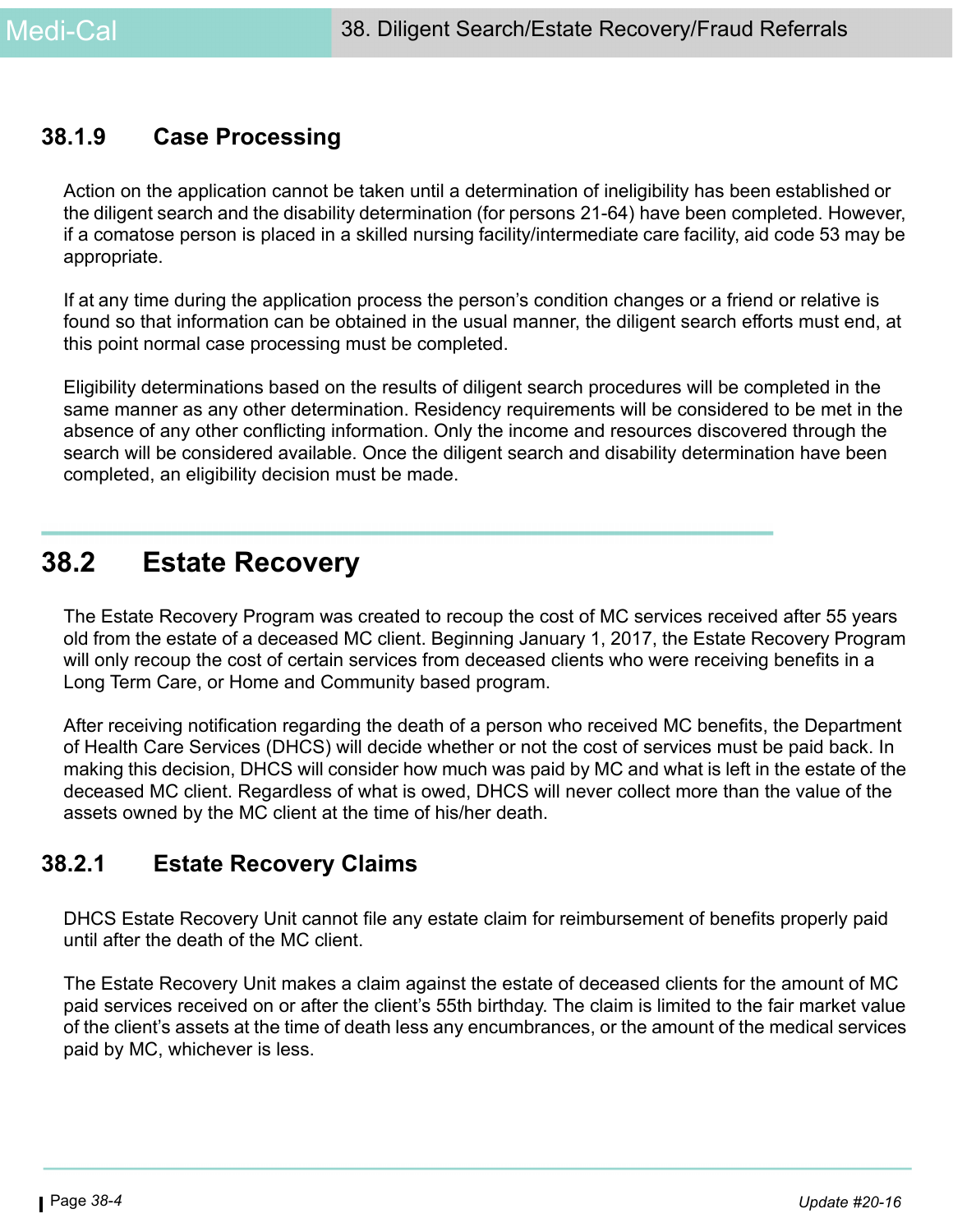

The amount of assets exempted under the provision of California Partnership for LTC is exempt from estate recovery.

## **Claims Included in the Estate Recovery for Clients Who Pass Away**

| On or before December 31, 2016 and services<br>were                                     | On or before December 31, 2017 and services were                                                                                                          |
|-----------------------------------------------------------------------------------------|-----------------------------------------------------------------------------------------------------------------------------------------------------------|
| Nursing facility services                                                               | Nursing facility services                                                                                                                                 |
| Home and community based services                                                       | Home and community based services                                                                                                                         |
| Related hospital and prescription drug services                                         | Related hospital and prescription drug services when the MC client<br>was receiving nursing facility services and/or home and community<br>based services |
| Health insurance premiums, including Medicare<br>Part A and B and Delta Dental Premiums |                                                                                                                                                           |

## **Claims that are Not Included in the Estate Recovery**

DHCS' claim does not include the following health care services paid on behalf of the deceased MC client:

- In-Home Supportive Services (IHSS) are not included if the MC client passed away after September 1, 2000,
- Cost of Medicare premiums, co-payments, and deductibles paid on behalf of clients only receiving Medicare Savings Programs including Qualified Medicare Beneficiary (QMB), Specified Low-Income Medicare Beneficiary (SLMB) or Qualified Individual (QI), since the clients are not entitled to, or receiving, any MC services which are subject to recovery.

## **Notification of Client's Death**

When an MC client passes away (or the surviving spouse of the MC client passes away), the person handling the assets of the deceased client **must** provide written notice of the death within 90 days. The notice and a photocopy of the death certificate must be sent to DHCS.

All other questions regarding Probate and Estate Recovery, including Hardship Waiver requests are to be referred to the DHCS Estate Recovery Unit.

Department of Health Care Services Estate Recovery Unit, MS 4720 P.O. Box 997425 Sacramento, CA 95899-7425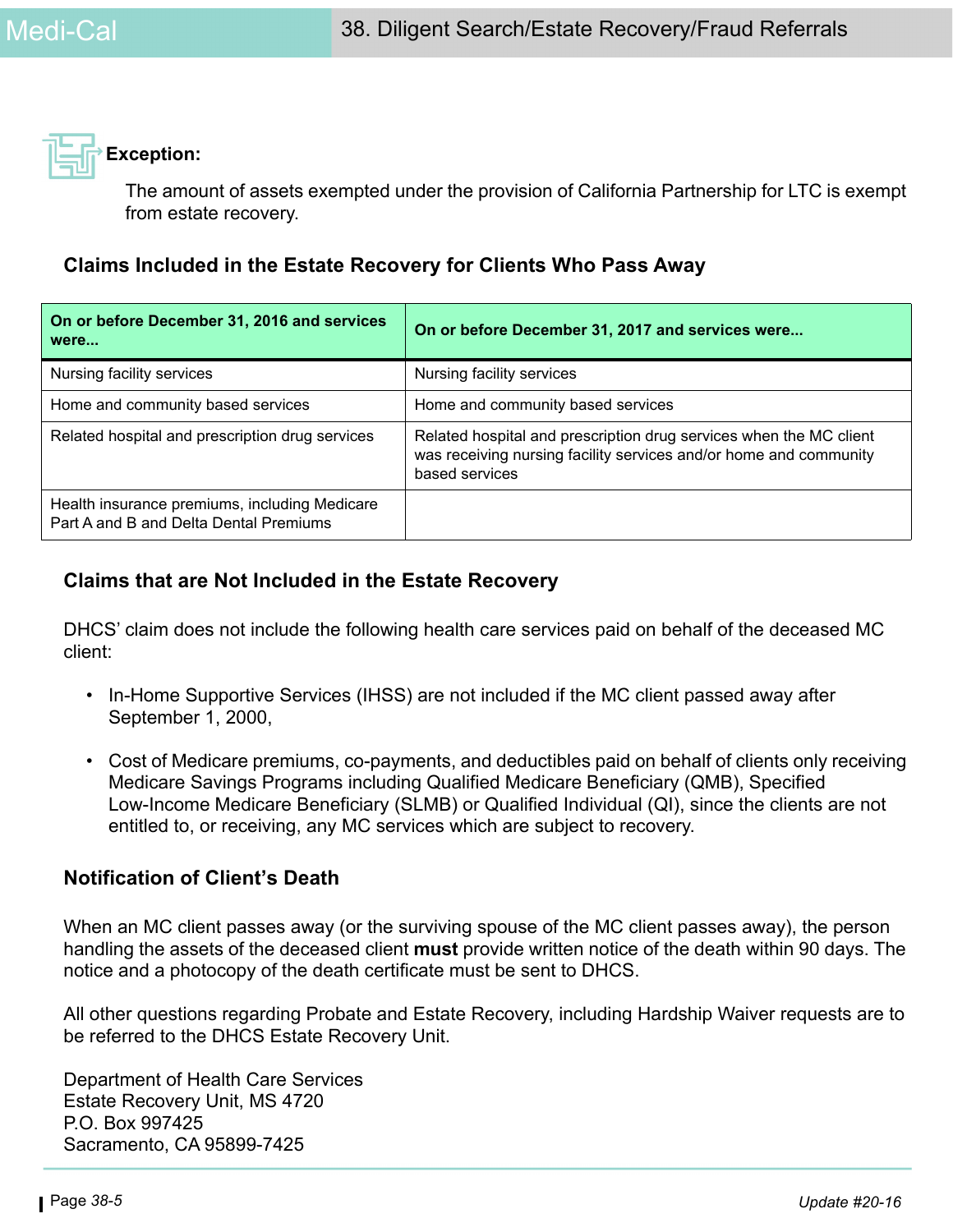Phone: (916) 650-0490 Fax: (916) 650-6584

# **Note:**

A phone call or written notice to the County, Social Security Administration, or the Office of Vital Statistics, does not satisfy this requirement.

## **Claims that DHCS May Not Pursue**

Once the notice is received, DHCS makes its claim against probated and non-probated estates within four months. DHCS may **NOT** make a claim:

- During the life time of the surviving spouse or domestic partner.
- For services provided before the MC client's 55th birthday.
- If there is a surviving child who is under 21 years old.
- If there is a surviving child of any age who, as of the date of DHCS' claim, is blind or disabled.

When the surviving spouse passes away, MC may bill the estate of the surviving spouse for the lesser of:

- The amount paid by MC for medical assistance, or
- The value of assets received by the surviving spouse.

## **Definition of Estate for Clients Who Pass Away on or Before December 31, 2016**

An estate is defined as those assets owned by the MC client at the time of death, including assets distributed through joint tenancy, tenancy in common, survivorship, life estate, living trust, or other arrangement. DHCS will issue regulations at a later time to specify what includes "other arrangement."

Most assets (i.e., home, real property, or bank accounts), considered exempt during the eligibility process, are not exempt from Estate Recovery once the MC client passes away, if the property is still in the client's name.

## **Definition of Estate for Clients Who Pass Away on or After January 1, 2017**

For MC clients who pass away on or after January 1, 2017 recovery is limited to real property, personal property, and other assets in the MC client's probate estate against which DHCS is required by federal law to assert a claim.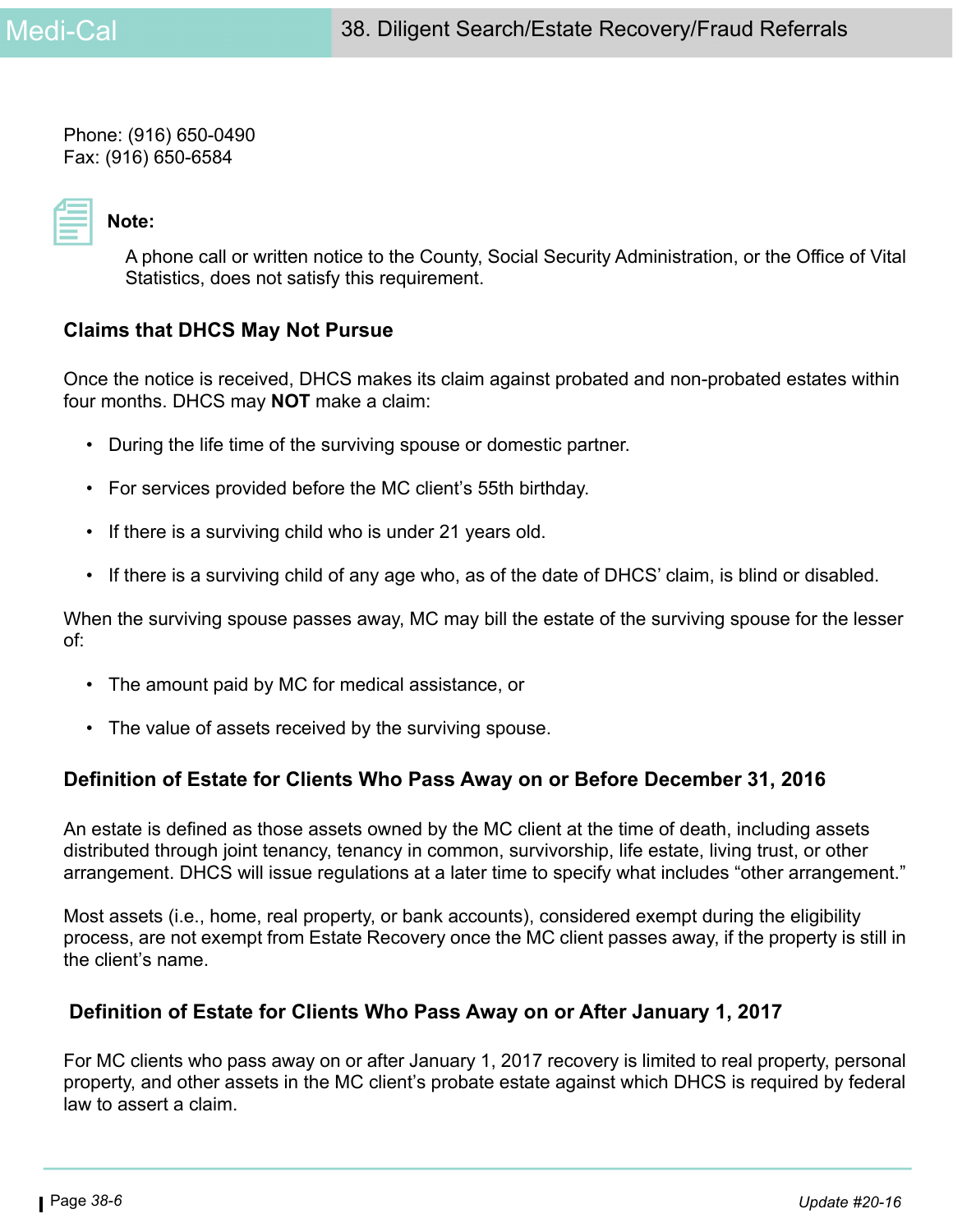#### **DHCS Informing Notice**

DHCS sends the "Important Notice Regarding The Medi-Cal Estate Recovery Program" (DHCS 9060) twice a year to all MC clients informing them of the Estate Recovery program and informing them that MC may make a claim against any assets owned by the MC client at the time of his/her death.

The "Medi-Cal Estate Recovery Program" Brochure (DHCS 9059) must be provided in all MC Intake packets.

## **Access to Estimated Recoverable MC Expenses**

Clients at or over 55 years old or permanent in-patient clients in nursing or long term care facilities may request a copy of the amount of MC expenses that may be recoverable upon the MC client's death. This statement may be requested once a year for a fee. The process to request this information is available on the [MC Estate Recovery Program w](http://www.dhcs.ca.gov/services/Pages/TPLRD_ER_cont.aspx)ebsite.

## **38.2.2 Hardship Waiver**

#### **On or Before December 31, 2016**

Any person affected by the estate recovery claim can file for a hardship waiver. The Estate Recovery Unit will waive or reduce its claim if an individual can establish that an undue hardship exists due to the enforcement of the claim. Undue hardship usually exists only in "very limited financial circumstances".

## **On or After January 1, 2017**

DHCS may waive or reduce a claim against the estate of an MC client if enforcement of the claim would result in substantial hardship to other dependents, heirs, or survivors of the MC client.

Subject to federal approval, DHCS may waive a claim if the estate is considered a "Homestead of Modest Value". A "Homestead of Modest Value" is defined as a home with a fair market value of 50 percent or less of the average price of homes in the county where the homestead is located as of the date the MC client passed away.

## **Application for Hardship Waiver**

For consideration of a waiver or reduction, an applicant must submit an "Application for Hardship Waiver" within 60 days of the date of DHCS' claim. DHCS includes an application with information regarding how to apply for a waiver when a claim is first presented. If the application for waiver is denied, the applicant then has appeal rights through an estate hearing. The procedure for obtaining a hardship waiver and the criteria for DHCS to grant a waiver are outlined in MC regulations, refer to Title 22, California Code of Regulations (CCR), Section 50960.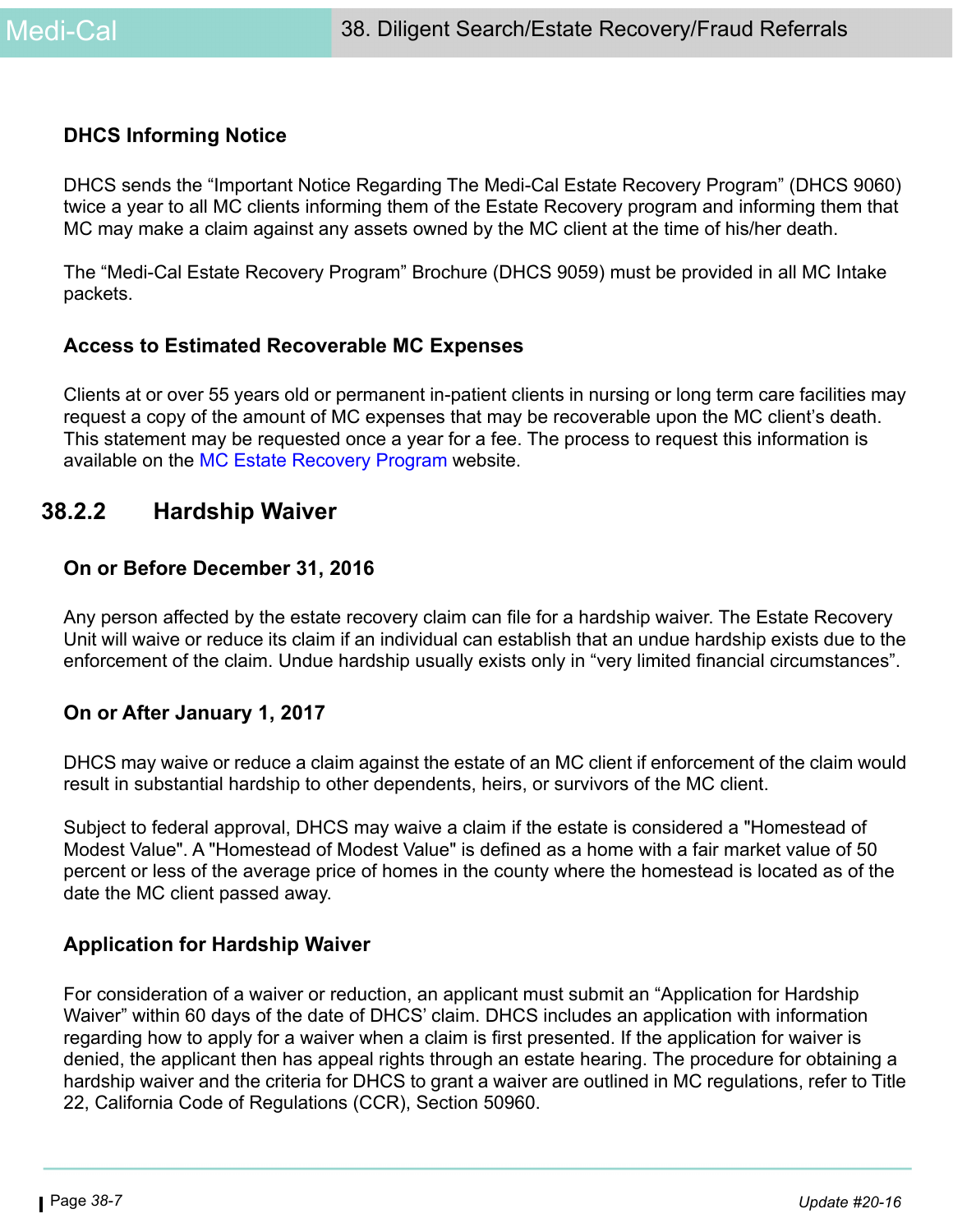## **38.2.3 Liens**

When an MC client enters a Long Term Care (LTC) facility, DHCS may record a lien against the client's principal residence and request that the property be sold; unless:

- The MC client or the client's personal representative declares intent to return home, even if the return is not likely,
- There is a surviving spouse, dependent relative, or co-owner residing in the home,
- There is a surviving child of any age who is blind or disabled as defined by Section 1614 of the Federal Social Security Act,
- There is a surviving child under 21 years old, or
- A sibling with equity interest in the home resided in the home for one year immediately before the date of the client's admission to the medical institution and continues to lawfully reside there.

## **Property Lien Referral to DHCS**

EWs must use a "Property Lien Referral" (DHCS 7014) to notify DHCS when a client in an LTC facility declares that he/she does not intend to return to his/her principal residence. When the DHCS 7014 is received, DHCS places a statutory lien on the real property; a statutory lien is not a recorded lien.

The Estate Recovery Unit will seek reimbursement upon the MC client's death through the presentation/filing of a claim demand. The statutory lien will only then become a recorded lien against the real property by voluntary action of the heir(s) as an alternate method of payment or through court decision.

#### **Voluntary Repayments**

DHCS cannot accept voluntary repayments from a MC client before his/her death for medical assistance paid or to be paid on his/her behalf.

## **Post-Death Claim**

The sale of a deceased client's principal residence to pay the estate claim is usually not necessary. If one or more of the dependents, heirs, or survivors, are unable to pay DHCS' claim in full, and can demonstrate he/she is unable to obtain financing to satisfy the claim, DHCS may offer to accept a post-death lien against the home. A post-death lien is used as means to secure DHCS' claim and is voluntary. If a request for hardship waiver has been received, DHCS must render its decision regarding hardship, independent of any discussion of a voluntary post-death lien. While the hardship waiver is pending, no interest accrues on DHCS' claim.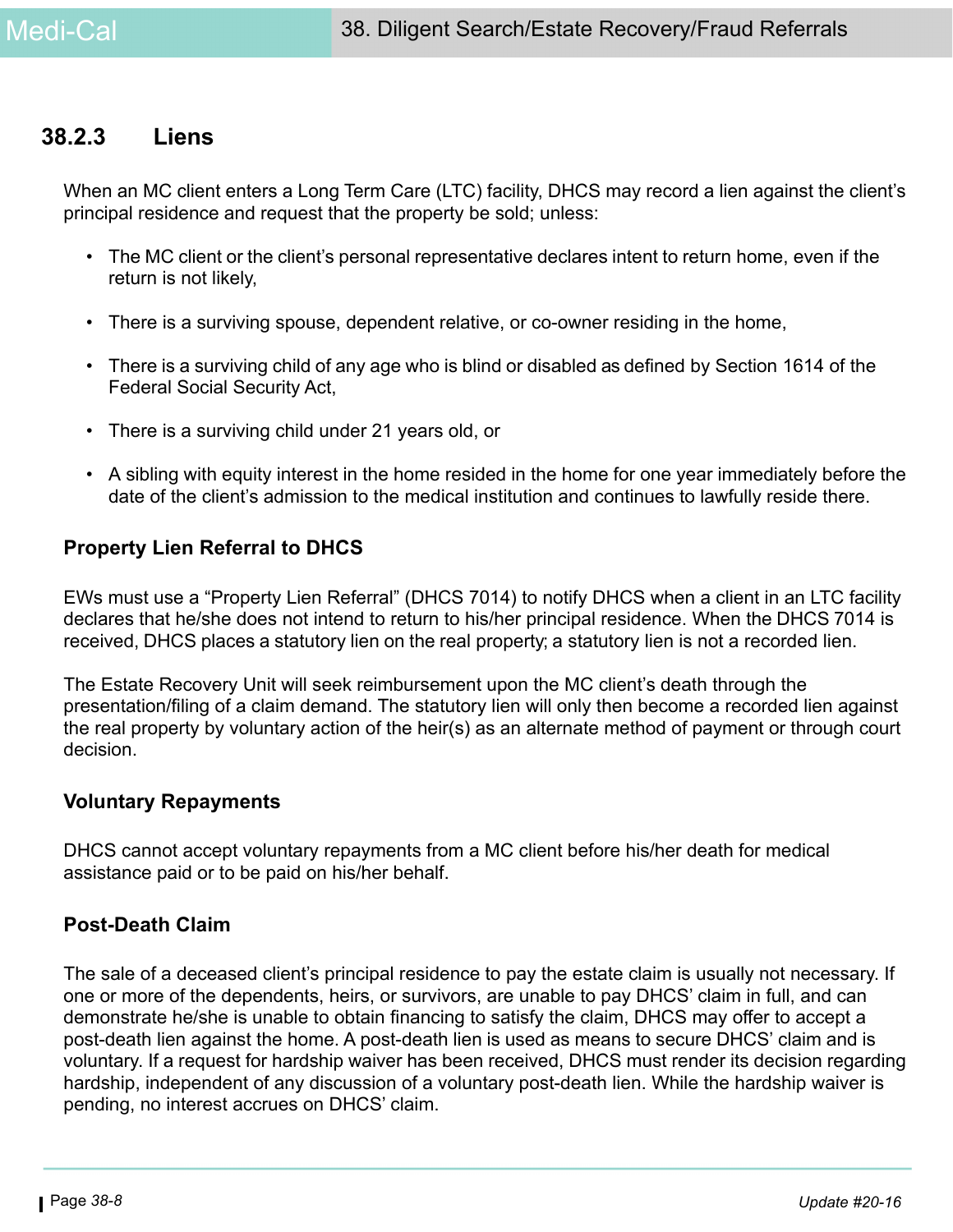On or after January 1, 2017, if DHCS proposes and accepts a voluntary post-death lien, the voluntary post-death lien will accrue interest at the rate equal to the annual average rate earned on investments in the Surplus Money Investment Fund in the calendar year before the year the MC client passed away or simple interest at 7% per year, whichever is lower.

#### **Monthly Payments**

Based on the survivor's financial ability to pay, DHCS may accept monthly payments from the survivor, in addition to the placement of a lien against the estate property. The lien will accrue interest and become due and payable upon the death of the survivor; the sale, refinance, transfer, or change in title to the estate property; escrow funding; or a default in payments.

## **38.2.4 What Happens When a Medi-Cal Client Passes Away**

The following actions occur when a MC client passes away:

| <b>Step</b>      | <b>Who</b>                              | <b>Action</b>                                                                       |
|------------------|-----------------------------------------|-------------------------------------------------------------------------------------|
| $\mathbf{1}$ .   | EW                                      | Discontinues MC for the deceased client.                                            |
| 2.               | <b>DHCS</b>                             | Receives information of MC client's death. This may be reported by the:             |
|                  |                                         | Representative of the deceased MC client,                                           |
|                  |                                         | California Health and Human Services Agency,<br>٠                                   |
|                  |                                         | Public Health Department - Vital Statistics, and/or<br>$\bullet$                    |
|                  |                                         | MEDS System.<br>$\bullet$                                                           |
| 3.               | <b>DHCS</b>                             | Sends an inquiry notice to the last known address.                                  |
| $\overline{4}$ . | Heirs, executor,<br>administrator, etc. | Completes and returns inquiry letter with a copy of the death certificate attached. |

#### **Table 38-2: EW Procedures When a Client Passes Away**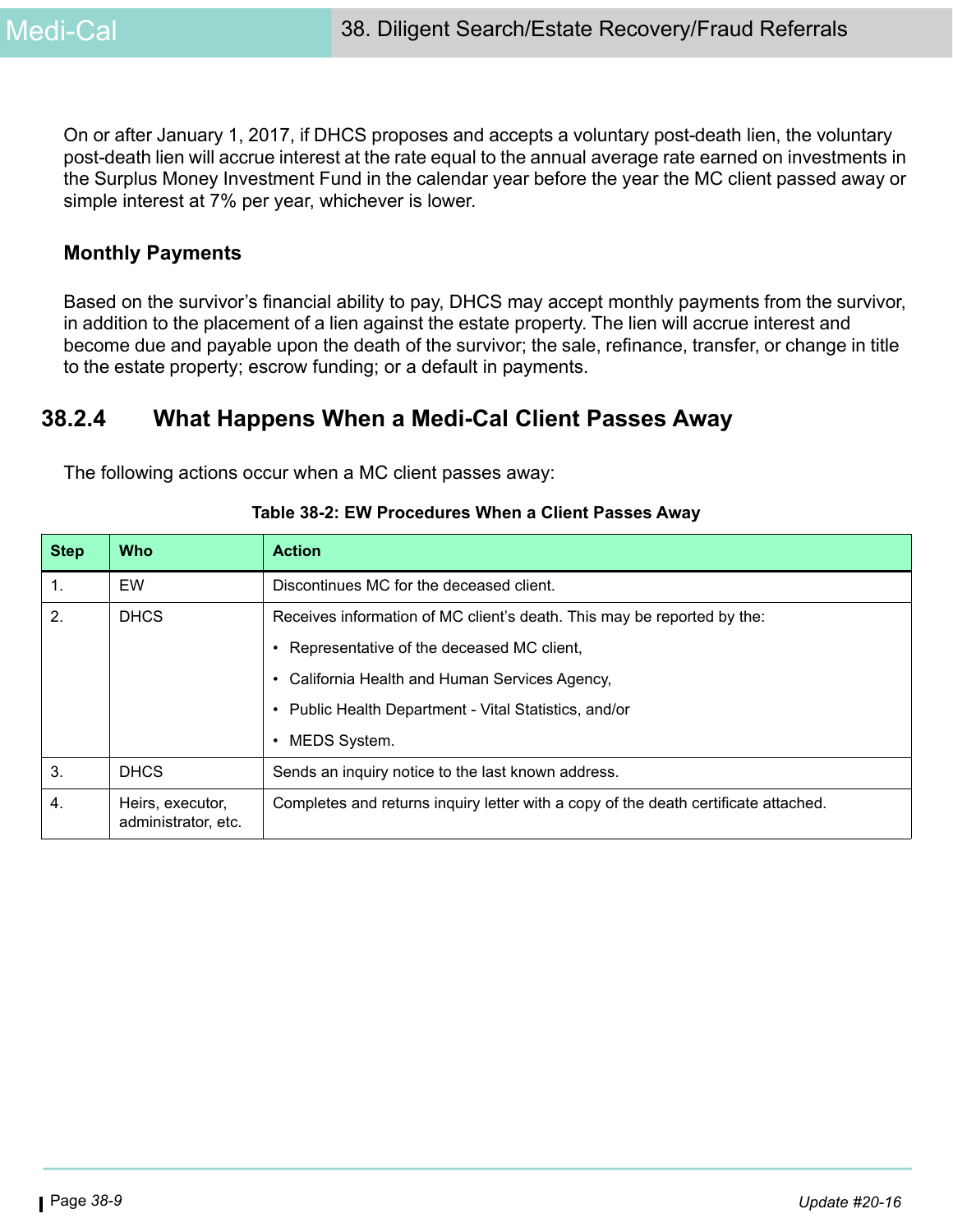| <b>Step</b> | <b>Who</b>  | <b>Action</b>                                                                                                                                                                         |
|-------------|-------------|---------------------------------------------------------------------------------------------------------------------------------------------------------------------------------------|
| 5.          | <b>DHCS</b> | Determines if an estate recovery claim will be filed against the estate of the deceased client.<br>If filed, an informing notice is sent to the person handling the estate including: |
|             |             | The basis for the estate claim.                                                                                                                                                       |
|             |             | The specific statutes and regulations supporting the claim.<br>$\bullet$                                                                                                              |
|             |             | A hardship waiver application and an explanation of the right to seek a waiver of or to<br>$\bullet$<br>contest the DHCS' claim.                                                      |
|             |             | An explanation of the right to request an estate hearing if dissatisfied with the request for<br>a waiver decision.                                                                   |
|             |             | Timeframes for requesting a waiver or estate hearing.<br>$\bullet$                                                                                                                    |
|             |             | A summary of the basis for the applicant to seek a waiver or estate hearing due to undue<br>$\bullet$<br>hardship.                                                                    |
|             |             | <b>NOTE:</b> Hardship requests are determined on an individual basis depending on<br>circumstances.                                                                                   |

#### **Table 38-2: EW Procedures When a Client Passes Away**

## **38.2.5 Frequently Asked Questions**

- **Question 1:** What laws govern the Estate Recovery Program?
- **Answer 1:** The rights and responsibilities of DHCS, health care providers, Medi-Cal beneficiaries and their representatives are outlined in the California Code of Regulations (CCR), Title 22, §50960-50966; California Medical Assistance Program, Division 3, Subdivision 1, Article 19; Welfare and Institutions Code (W&IC) §14009.5; Probate Code § 215, 9202, and 9203; the United States Code (USC) § 1396; and Senate Bill 833.
- **Question 2:** How is the obligation to repay MC for health care services established?
- **Answer 2:** California law requires that the estate attorney, executor, administrator, heir(s), or anyone who receives assets from a deceased MC client, must provide written notice and a copy of the death certificate to DHCS within 90 days of the beneficiary's death. Notice of death should be forwarded to:

Director, c/o Department of Health Care Services, Estate Recovery Section, MS 4720, P.O. Box 997425, Sacramento, CA 95899-7425.

Notice to the County or Social Security Administration does not satisfy this requirement. DHCS can present a claim within four months of receiving the notice of death.

 **Question 3:** What if the survivor/heir cannot afford to pay the Estate Recovery claim?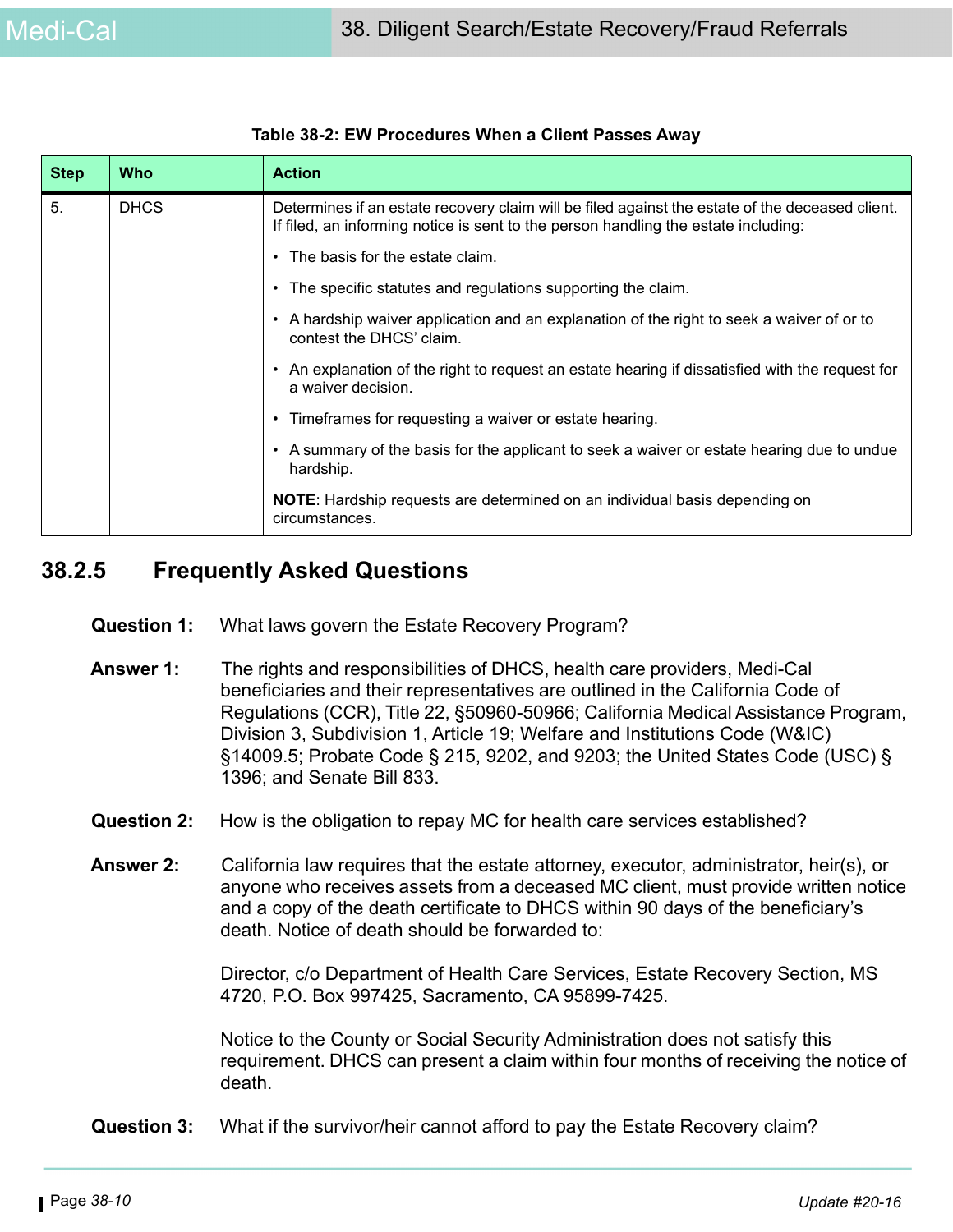- **Answer 3:** DHCS may waive or reduce its claim if payment of the claim would cause a substantial hardship. An application for Hardship Waiver is included with each claim.
- **Question 4:** Is an allowance made for estate debts and expenses?
- **Answer 4:** The value of the estate is reduced by the amount of outstanding debts and certain expenses, including burial expenses.
- **Question 5:** The client currently receiving MC benefits, would like to start paying off the debt now so that the surviving spouse and family are not burdened later.
- **Answer 5:** DHCS does not have a claim until after the MC client's death and the death of the surviving spouse. Nothing is owed during a client's or surviving spouse's lifetime.
- **Question 6:** The survivor/heir believes that there is an error in the amount of services reflected on the bill. What should the survivor/heir do?
- **Answer 6:** If the survivor believes there is an error on the bill related to the claim amount or the services provided, the survivor/heir should contact the collection representative indicated on the claim letter.
- **Question 7:** The survivor/heir wants to pay the claim, but the only estate asset is a home. The survivor/heir would like to keep the home but a lump sum payment is not possible. What can the survivor/heir do?
- **Answer 7:** Whether the estate consists of a home, bank account or other asset, payment options are available. The survivor/heir may contact the collection representative indicated on the claim letter for assistance.
- **Question 8:** Will the State take the house?
- **Answer 8:** If the estate does not have sufficient other resources to repay Medi-Cal, DHCS may allow a voluntary lien to be placed on the house to ensure payment of its claim.

All other questions regarding Probate and Estate Recovery, including Hardship Waiver Requests, are to be referred to the DHCS Estate Recovery Unit.

Department of Health Care Services Estate Recovery Unit, MS 4720 P.O. Box 997425 Sacramento, CA 95899-7425

Phone: (916) 650-0490 Fax: (916) 650-6584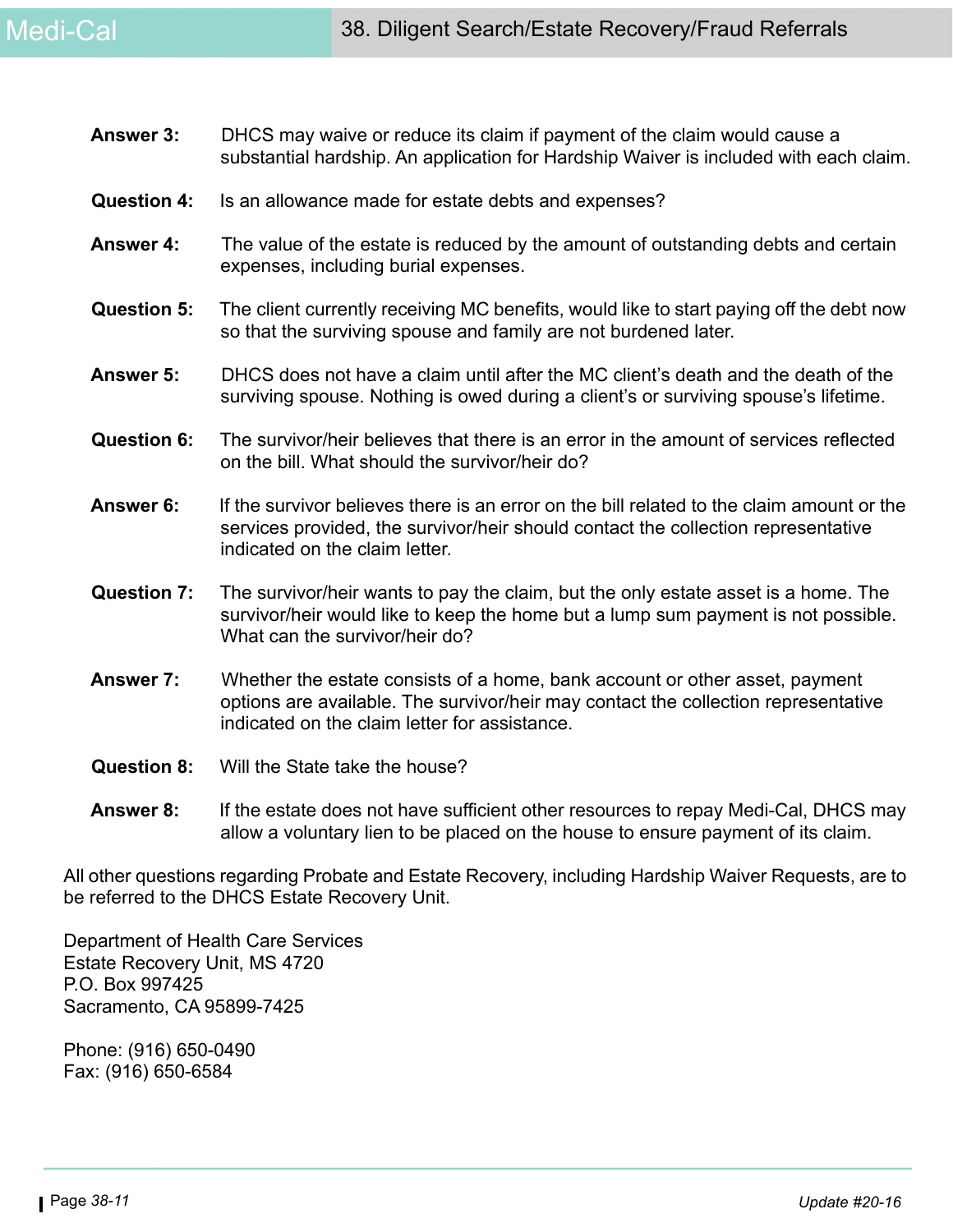## **38.3 Medi-Cal Fraud Referrals**

The local Special Investigation Unit (SIU) does not process Fraud referrals for MC only cases. Per [Common Place handbook chapter 38,](http://intranet.ssa.co.santa-clara.ca.us/calwin/handbooks/cp/cpchap38.pdf) MC only fraud referrals should be sent to DHCS Investigations Branch in Sacramento.

The EW has the option to require a client to complete a face-to-face interview before benefits are redetermined ONLY when there is suspicion of fraud. A face-to-face interview is not required as long as any questions or discrepancies can be resolved using one or more steps of the ex parte process, a follow-up telephone contact and/or by mail using the MC 355.

At least one of the following circumstances must apply for the EW to require a client to attend a face-to-face interview:

- There is questionable information on the MC forms provided by the client.
- There is questionable information on the verifications provided by the client.

When a face-to-face interview is conducted, the EW must document the reason in the **Search Case Comments** window for program review and audit purposes.

The following table describes the steps and actions to be taken by an EW when completing a fraud referral:

| <b>Step</b> | <b>Action</b>                                                                                                                                                            |
|-------------|--------------------------------------------------------------------------------------------------------------------------------------------------------------------------|
| 1.          | Search for the "Confidential Medi-Cal Complaint Form" (MC 609) DEBS Forms Library.                                                                                       |
| 2.          | On the MC $609$ :                                                                                                                                                        |
|             | Complete the "For County Staff Only" section.                                                                                                                            |
|             | Do not complete any section that says "For DHS Staff Only".                                                                                                              |
| 3.          | Attach any supporting documents and either e-mail or fax along with the MC 609 to the DHCS Investigations<br>Branch:<br>E-Mail: fraud@dhcs.ca.gov<br>Fax: (916) 327-4293 |
| 4.          | Document on the <b>Search Case Comments</b> window that a MC fraud referral was initiated.                                                                               |
| 5.          | Submit a copy of the referral for IDM scanning following the District Office business process.                                                                           |
| 6.          | Upon receipt of the investigator's report, the EW will make changes as needed and process the case/application<br>appropriately.                                         |

#### **Table 38-3: Medi-Cal Fraud Referrals Procedures**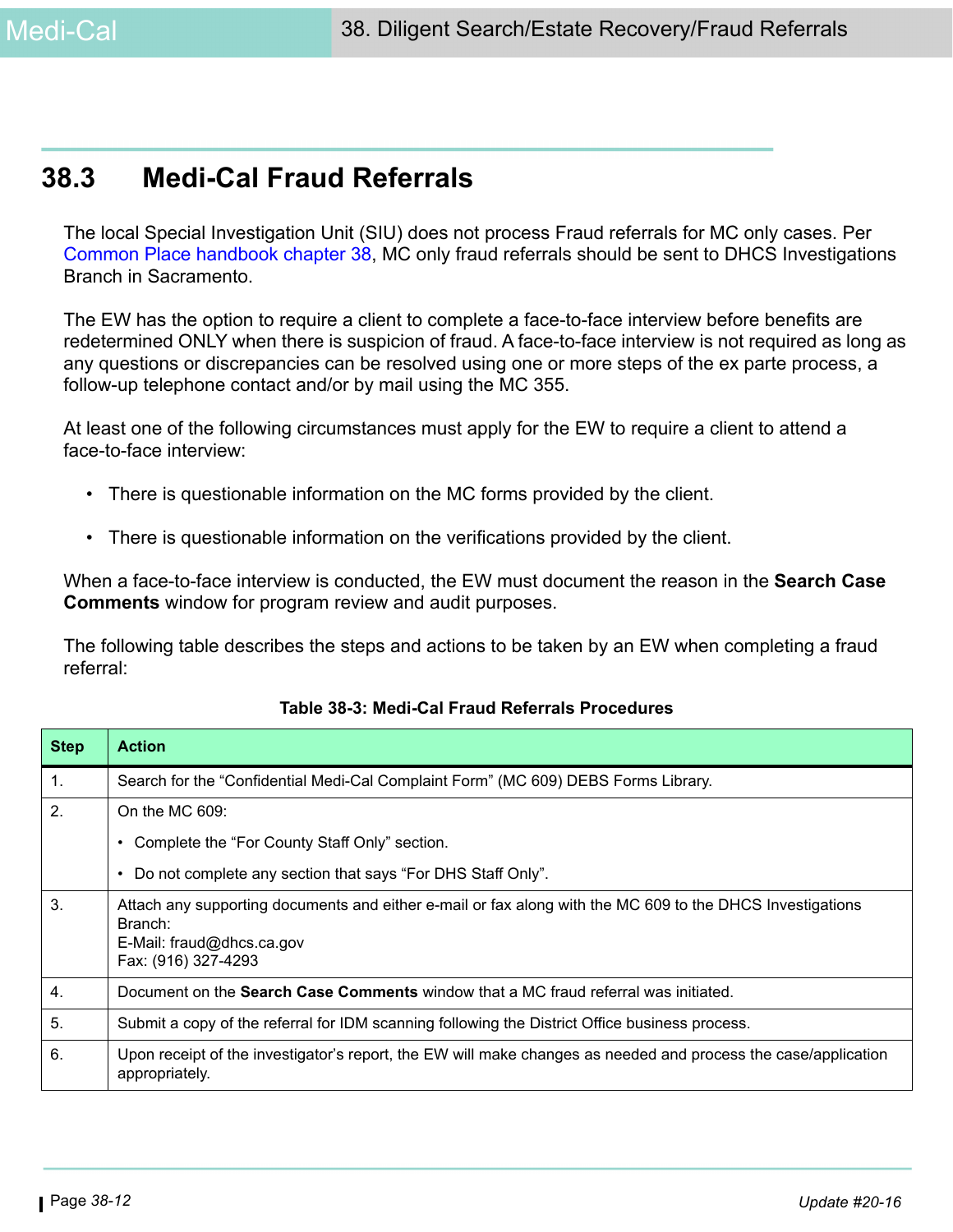The following table describes the steps and actions taken by the DHCS investigator when a fraud referral is received:

| <b>Step</b> | <b>Action</b>                                                                                                                             |
|-------------|-------------------------------------------------------------------------------------------------------------------------------------------|
| 1.          | Conducts an investigation to gather facts that prove or disprove the allegations.                                                         |
| 2.          | Informs the EW via telephone call (within 10 days) of the results of their investigation.                                                 |
| 3.          | Sends the EW (within three days of the telephone call) the investigator's report with all information which supports<br>his/her findings. |
| 4.          | Attaches a "FRED Eligibility Action Report" to the investigator's report for completion by the EW.                                        |